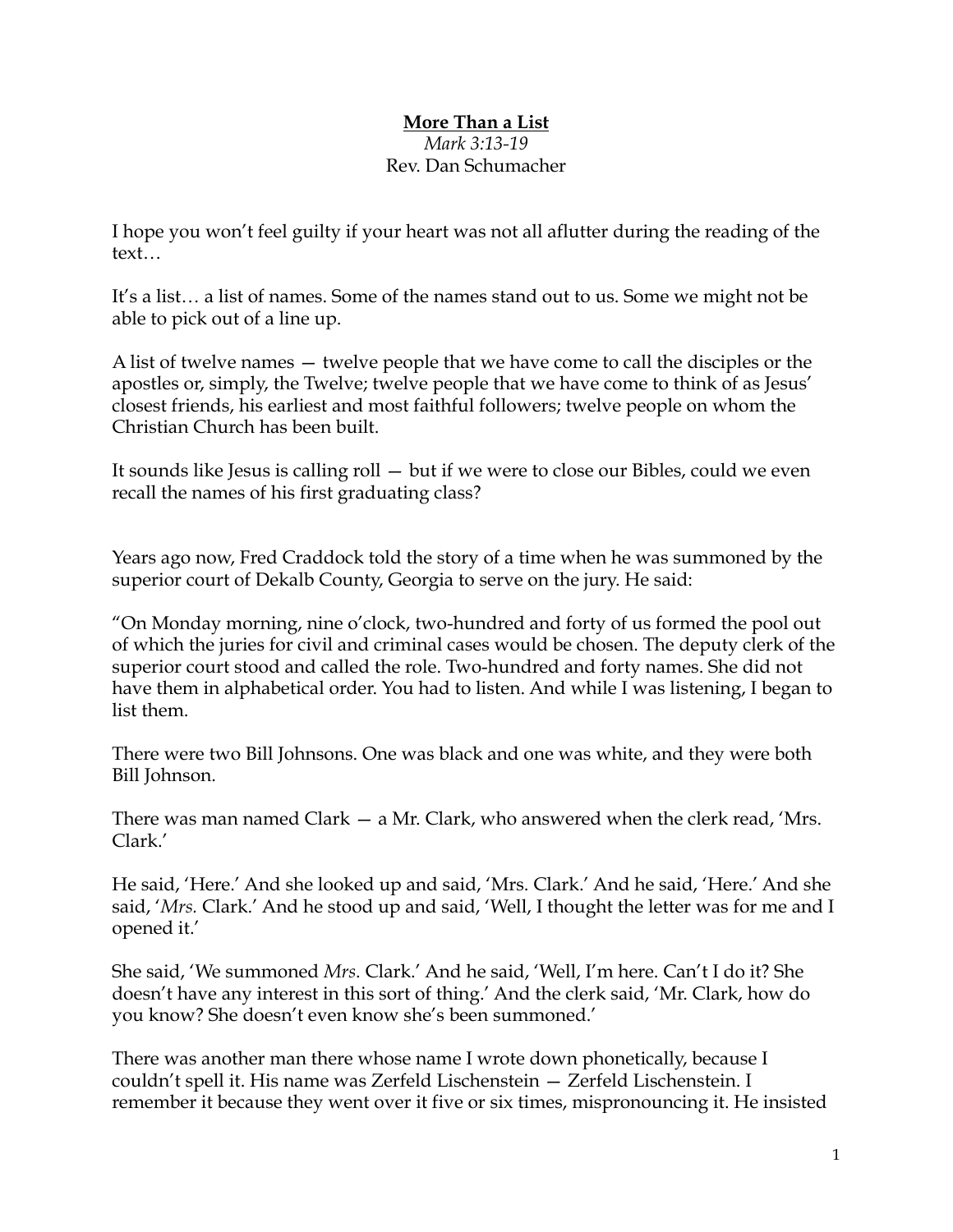it be pronounced correctly, and finally stood in a huff and said, 'I see no reason why I should serve on a jury in a court that can't pronounce my name.'

The woman next to me said, 'Lischenstein… I wonder if he's a Jew.'

I said, 'Well, I don't know. Could be. Does it matter?'

And she said, 'I am German. My name is Müller.'

And I said, 'Well, it doesn't matter. That was [more than] forty years ago.'

And she said, 'He and I could be seated next to each other in a jury.'

I said, 'Well you were probably just a child when all of that happened years ago.'

She said, 'I was ten years old. I visited grandmother. She lived about four miles from Buchenwald. I smelled the odor'" (Fred Craddock, "When the Roll is Called Down Here").

It's just a list of names, but maybe it's more than that. Maybe there are stories that need to be attached to those names. Maybe there are personalities that need to be examined and understood. Maybe their lives can speak to us, if we will listen.

There are Simon and Andrew, who we know are brothers, but who aren't listed together for some reason. The other brothers, James and John, are listed together. But Simon is the very first name listed, and Andrew is on down the list. We know they were called by Jesus together (Mk 1:16), but they aren't listed together — which seems strange. Why aren't they listed together?

Speaking of James and John: here Jesus nicknames them, Boanerges, which Mark says means "sons of thunder," but neither Hebrew nor Aramaic have any word like that, so it's actually a mystery what Boanerges means, even if their personalities do lend themselves to being called "sons of thunder."

You have Philip, which was a popular Greek name that means "lover of horses," and you have Bartholomew, which is from the Aramaic, *bar Tolmai —* which simply means "son of Tolmai." Thomas is another Greek name, while Matthew is a traditionally Jewish name. All of these Greek names right next to traditional Jewish names on the same list — could we see in this list of names an intentional decision by Jesus to call disciples from *all* walks of life? Could it be that Jesus expects us to model his example and have members in our churches from *all* walks of life?

And there's maybe the most famous (or infamous) apostle of all: Judas Iscariot. Even people who have never darkened the door of a church or cracked the cover of a Bible know who Judas is… know what Judas did. He's the one who sold Jesus for thirty pieces of silver and sealed his betrayal with a kiss. I think anybody who has ever been a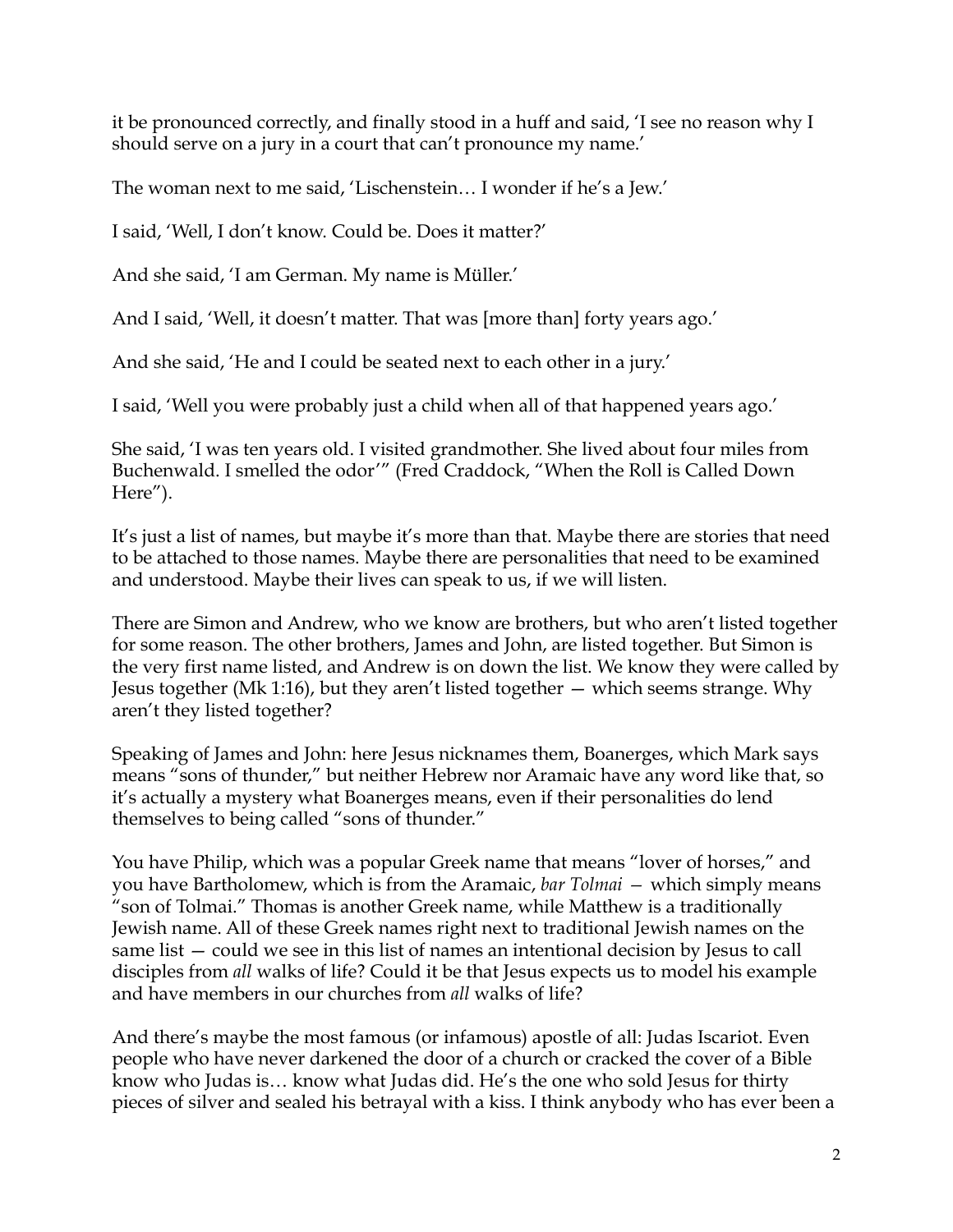victim of adultery knows better than most how painful it is to have their betrayal sealed with a kiss.

Is it just a list of names?

That's sort of like saying that our First Baptist Church Family Directory is just a list of names.

There is a drawer in my desk in which I keep the cards that I have received from you church members over the years. In that drawer is a card "from" Brody — who was Ed and Dorothy Abbott's beloved golden retriever. Brody "wrote" a card to Elli Mae, mine and Christen's first Weimaraner, to welcome her to the First Baptist family. Neither Brody nor Elli are still with us… but I still have that card.

There's a hand-written letter from Faye Husted, who, because of her failing vision, struggles to write. I imagine she relates well with Paul who once said, "See how big these letters are… this is how you know it's *me* writing." Faye's letter is several pages in length and tells the story of when her brother snuck his toy firetruck into the manger with Baby Jesus one Christmas when they were kids. It's a story that I'm sure I'll work into my Christmas Eve sermon at some point.

In that drawer is a photo of David Goodale, who I never had the pleasure of meeting even though he would be my age had that tumor not taken him from us. I'll never forget the story Tracy told at his funeral about David loving tinsel on the Christmas tree — so much so that he'd literally just cover the entire tree in clumps of silver tinsel. Tracy and Max sometimes tell me stories about David, and sometimes we cry together.

There is a better-than-good chance that if you have ever sent me a letter or a note or a card of any kind that you are in that drawer, too. It's just a pile of cards, just a list of names — but it's so much more than that, too.

You see, it isn't just a list of twelve names. They aren't just names. They were people… people whom Jesus called to be part of what he was trying to accomplish on this earth. But it wasn't just for their benefit or for, that matter, our benefit. Jesus called them for *his*  benefit, too. Read it again, but this time pay careful attention:

"He went up the mountain and called to him those whom he wanted, and they came to him. And he appointed twelve, whom he also named apostles, *to be with him…*" (Mark 3:13-14).

How many times have I read these verses and never caught those four little words — *to be with him*?

That's how all discipleship happens, isn't it? It happens by *being with him.*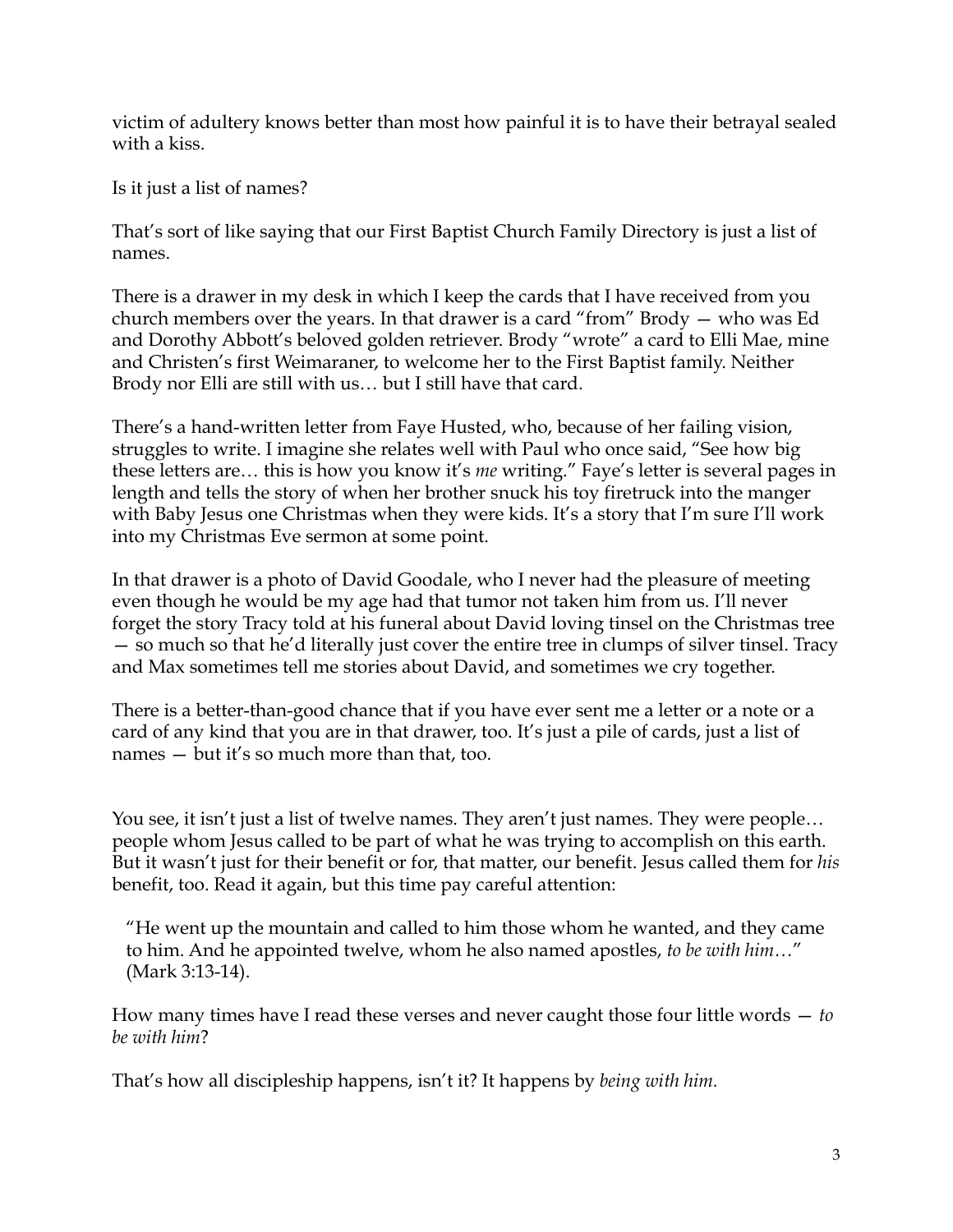These twelve are trusted by us because they were *with* him. They ate with him, walked with him, were taught by him. They were with him on stormy seas and on the mount where he gave that sermon. They were with him when he healed those lepers and raised the paralyzed man to his feet. They were with him when we rode that donkey down into Jerusalem and they were with him in that upper room. The assumption and, I think, correctly so  $-$  is that their discipleship was the direct result of their being *with him*.

But, before this week, it had never once occurred to me that Jesus may have called them *to be with him* for his sake, too.

How do you leave your family  $-$  your brothers, your sisters, your mother  $-$  and strike out on a mission to save the world?

How do you meet so much need — feeding the hungry, facing down demons, healing the sick?

How do you confront the injustices of your own faith — squaring off against Pharisees, overturning the tables of the money changers, calling out hypocrisy?

How do you walk the long, lonely road to the cross by yourself?

You don't… not by yourself, any way. If you know your way will be hard and that it will take a toll on you and test your fortitude, the you surround yourself with a trusted group of others who believe in you and believe in your mission, even if they don't fully understand it.

We might call those people friends.

There is something about a good friend that gives us the strength we need to press on, even when life is pressing back against us. Helen Keller said it like this: "I would rather walk with a friend in the dark, than alone in the light."

I don't know how I missed it. All these years of reading the Bible, of attending Sunday School, of going to church, and it never once occurred to me that Jesus needed friends, too — people with whom he could share the burden of his ministry, people he could ask to pray for him, people he could confide in, people with whom he could share the simple joys of life.

He needed friends whom he could count on for encouragement, especially as the journey grew dark.

A longtime friend and mentor of mine, a minister named Arlano, used to tell me stories about his adventures with his grandson, Brent. When Brent was still just a little guy, maybe 3 or 4 years old, every Thursday afternoon he and Arlano would go on an adventure together.